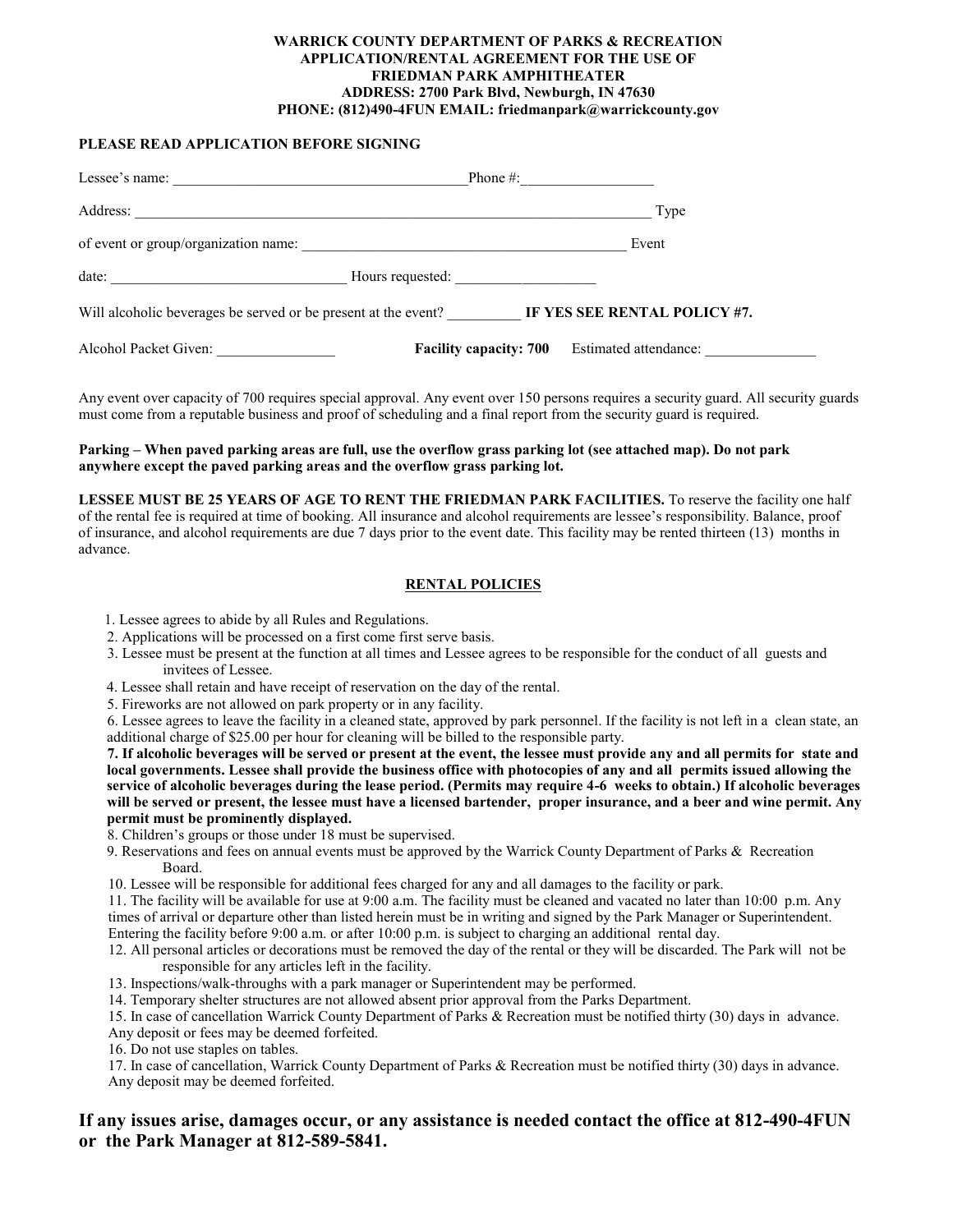#### **RATES\***

## **\$658.37 (includes \$600 rental fee, sales tax, and facility fee) Additional \$50 for food truck access** \***All Rentals are subject to Indiana Sales Tax a fee of 7% and a Facility Fee of 2.55%.**

#### **INSURANCE REQUIREMENTS**

#### **ALL RENTALS**

Lessee shall obtain and keep in effect during the term of the rental, commercial general liability insurance on an occurrence from covering Lessee and its activity and/or use of the Leased Premises and providing limits of not less than \$1,000,000.00 each occurrence bodily injury to any person or group for persons for property damage and \$2,000,000.00 general aggregate. Such policy shall name Warrick County Department of Parks and Recreation, its board members, officers, agents and employees as additional insured. **If alcohol is to be served or present then the Lessee must provide coverage which includes liability coverage.** A certificate or other acceptable proof of the requisite insurance shall be delivered to the Lessor prior to or at the time of final payment.

#### **COMMERCIAL/PROFESSIONAL CATERERS**

If a commercial/professional caterer is utilized by the lessee during the rental, the caterer must also provide a certificate or other acceptable proof of insurance, naming Warrick County Department of Parks & Recreation, its board members, officers, agents and employees as additional insured, providing limits of not less than \$1,000,000.00 each occurrence for bodily injury to any person or group of persons for property damage and \$2,000,000.00 general aggregate. If alcohol is to be served or provided by the caterer, then the caterer must provide insurance coverage which includes liquor liability coverage. If the caterer's insurance included the lessee as a named party insured for the entire event, then lessee's insurance requirements under this agreement will be satisfied by such insurance. A certificate or other acceptable proof of the requisite insurance shall be delivered to the Lessor prior to Caterer's entering upon the leased premises.

#### **Such policy or policies of insurance shall name Warrick County Department of Parks & Recreation, its board members, officers, agents, and employees as additional insured.**

#### **Indiana Code 7.1-5-4. Service of setups-Abatement of practice as nuisance.**

(a) It is unlawful for a person who owns or operates a private or public restaurant or place of public or private entertainment to permit another person to come into his establishment with an alcoholic beverage for sale or gift, or for consumption in the establishment by that person or another, or to serve a setup to a person who comes into his establishment. However, the provisions of this section shall not apply to the following.

- (1) A private room hired by a guest of a bona fide club or hotel that holds a retail permit.
- (2) A facility that is used in connection with the operation of a paved track of more than (2) two miles in length that is used primarily in the sport of auto racing.
- (3) An establishment operated in violation of this section hereby is declared to be a public nuisance and subject to abatement as other public nuisances are abated under the provisions of this title.

**Indiana Code 7.1-5-8-6.** Taking liquor into a restaurant or place of entertainment -- It is a Class C misdemeanor for a person to knowingly carry liquor into a place of public entertainment for the purpose of consuming it, displaying it, or selling, furnishing, or giving it away to another person on the premises, or for the purpose of having it served to himself or another person, then and there. It is a Class C misdemeanor to knowingly consume liquor brought into a public establishment in violation of this section.

I acknowledge that I have read the above stated sections of the Indiana law and agree to insure compliance therewith and have been advised that other sections of the Indiana Alcoholic "Beverage Code may be applicable to my rental of the above described property and agree to comply with all provisions of the Indiana law regarding alcoholic beverages if the same are to be used or consumed during the activity for which I am renting the premises.

In the event that the Warrick County Department of Parks and Recreation imitates action to collect any sums due under the terms of this agreement. Lessee agrees to pay all costs and expenses incurred by the Warrick County Department of Parks and Recreation, including attorney fees, for said collection efforts.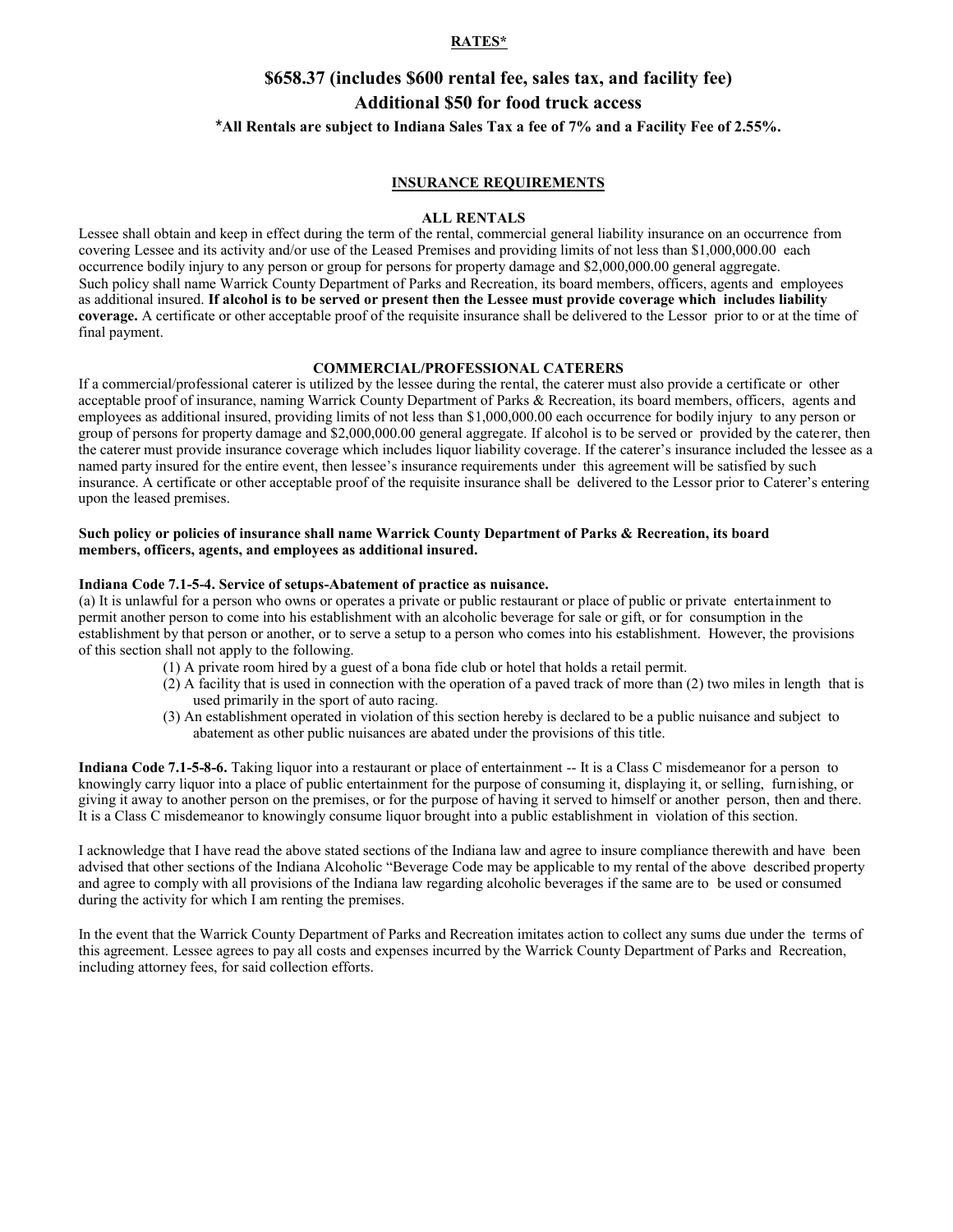LESSEE DOES HEREBY RELEASE WARRICK COUNTY AND THE WARRICK COUNTY DEPARTMENT OF PARKS AND RECREATION FROM ANY LIABILITY FOR INJURY OR DAMAGE SUSTAINED BY LESSEE DURING LESSEE'S OCCUPANCY OF THE PREMISES HEREIN LEASED. LESSEE FURTHER AGREES TO INDEMNIFY AND HOLD HARMLESS WARRICK COUNTY AND THE WARRICK COUNTY DEPARTMENT OF PARKS AND RECREATION FROM ANY CLAIMS OF DAMAGE OR INJURY ASSERTED BY ANY INDIVIDUAL OCCUPYING THE PREMISES HEREIN LEASED BY THE LESSEE DURING LESSES'S OCCUPANCY THEREOF. LESSEE FURTHER AGREES TO INDEMNIFY AND SAVE HARMLESS WARRICK COUNTY AND THE WARRICK COUNTY DEPARTMENT OF PARKS AND RECREATION FROM ANY AND ALL COSTS AND ATTORNEY FEES FOR DEFENDING ANY CLAIM AS MIGHT BE ASSERTED ARISING OUT OF LESSEE'S OCCUPANCY OF THE PREMISES AS HEREIN LEASED WHETHER SAID CLAIM BE BY LESSEE OR ANY INDIVIDUAL IN ATTENDANCE TO THE EVENT OF LESSEE.

I will not be having alcohol at my function. Initials

I will be having alcohol at my function. \_\_\_\_\_\_\_\_\_ Initials

## **If you are having alcohol at your event, here is a list of what is required to have alcohol on the**

**premises:** ∙ Beer and Wine Permit

∙ One million dollar insurance liability with Warrick County Parks Department as the additional insured ∙

Licensed Bartender

YOU MUST PROVIDE WARRICK COUNTY PARKS DEPARTMENT WITH COPIES OF ALL OF THE ABOVE ITEMS!

## **Park Rules:**

Please read the attached copy of the Friedman Park rules before completing this agreement.

I have received and read the Friedman Park rules \_\_\_\_\_\_\_\_\_ Initials

## **If any issues arise, damages occur, or any assistance is needed contact the office at 812-490-4FUN or the Park Manager at 812-589-5841.**

|                                                                                                                                                                                                                                | DATE                                                 | <u> 1980 - Andrea Barbara, politik e</u> ta eta aldera |                                                                                                                                                                                                                               |                                                                                                                                                                                                                               |
|--------------------------------------------------------------------------------------------------------------------------------------------------------------------------------------------------------------------------------|------------------------------------------------------|--------------------------------------------------------|-------------------------------------------------------------------------------------------------------------------------------------------------------------------------------------------------------------------------------|-------------------------------------------------------------------------------------------------------------------------------------------------------------------------------------------------------------------------------|
|                                                                                                                                                                                                                                | Phone Number<br>Copy of Application Received         |                                                        |                                                                                                                                                                                                                               |                                                                                                                                                                                                                               |
|                                                                                                                                                                                                                                | Approval of Agreement: (Superintendent/Park Manager) |                                                        |                                                                                                                                                                                                                               |                                                                                                                                                                                                                               |
| <b>FOR DEPARTMENT USE ONLY</b>                                                                                                                                                                                                 |                                                      |                                                        |                                                                                                                                                                                                                               |                                                                                                                                                                                                                               |
| Application Received By                                                                                                                                                                                                        |                                                      |                                                        |                                                                                                                                                                                                                               | Time and the same state of the state of the state of the state of the state of the state of the state of the state of the state of the state of the state of the state of the state of the state of the state of the state of |
| Payment Received                                                                                                                                                                                                               |                                                      | Date Balance Date Facility                             |                                                                                                                                                                                                                               |                                                                                                                                                                                                                               |
|                                                                                                                                                                                                                                |                                                      |                                                        | Time and the same state of the state of the state of the state of the state of the state of the state of the state of the state of the state of the state of the state of the state of the state of the state of the state of | Was Facility                                                                                                                                                                                                                  |
| found to be returned to original condition and clean. Yes No No No                                                                                                                                                             |                                                      |                                                        |                                                                                                                                                                                                                               |                                                                                                                                                                                                                               |
| If no, explain the contract of the contract of the contract of the contract of the contract of the contract of the contract of the contract of the contract of the contract of the contract of the contract of the contract of |                                                      |                                                        |                                                                                                                                                                                                                               |                                                                                                                                                                                                                               |